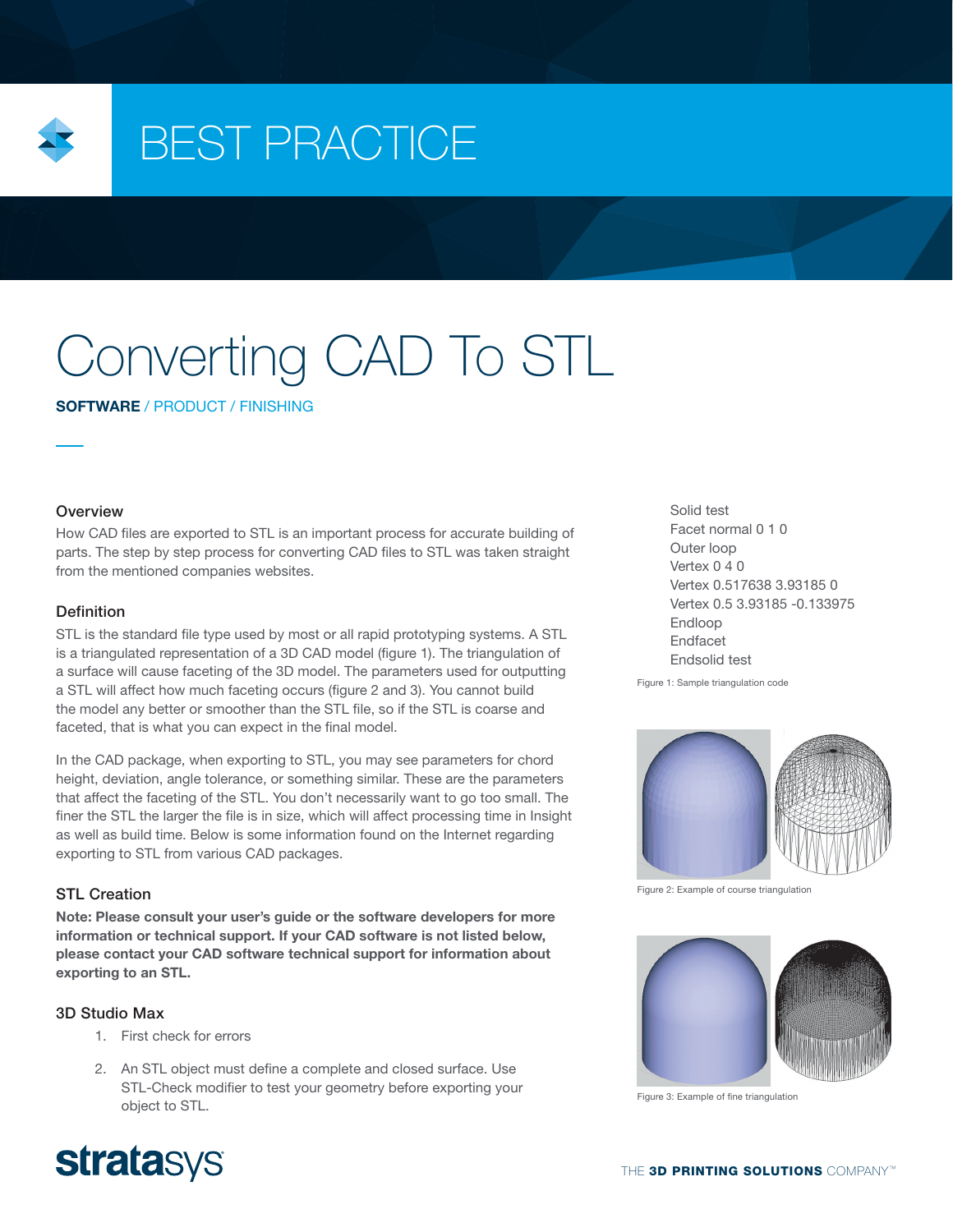- 3. Select an object.
- 4. Click Modify
- 5. Click More ...
- 6. Select "STL-Check" under Object-Space Modifiers
- 7. Select Check
- 8. If there are no errors, continue to export the STL file by:
- 9. Clicking File>Export
- 10. Select "StereoLitho [\*.STL]" in Save as type
- 11. Select location in Save in
- 12. Enter a name in File name
- 13. Click Save; OK
- 14. Export To STL dialog:
- 15. Object Name: Enter a name for the object you want to save in STL format.
- 16. Binary/ASCII: Choose whether the STL output file will be binary or ASCII (character) data. ASCII STL files are much larger than binary STL files.
- 17. Selected Only: Exports only objects that you selected in the 3D Studio scene.

#### Alibre

- 1. File
- 2. Export
- 3. Save As > STL
- 4. Enter File Name
- 5. Save

#### AutoCAD

- 1. Click Output > Send panel > Export. At the Command prompt, enter export.
- 2. In the Export Data dialog box, enter a file name.
- 3. Under Files of Type, select Lithography (\*.stl). Click Save.
- 4. Select one or more solid objects. All objects must be entirely within the positive XYZ octant of the world coordinate system (WCS). That is, their X, Y, and Z coordinates must be greater than zero. The file extension .stl is automatically appended to the file name.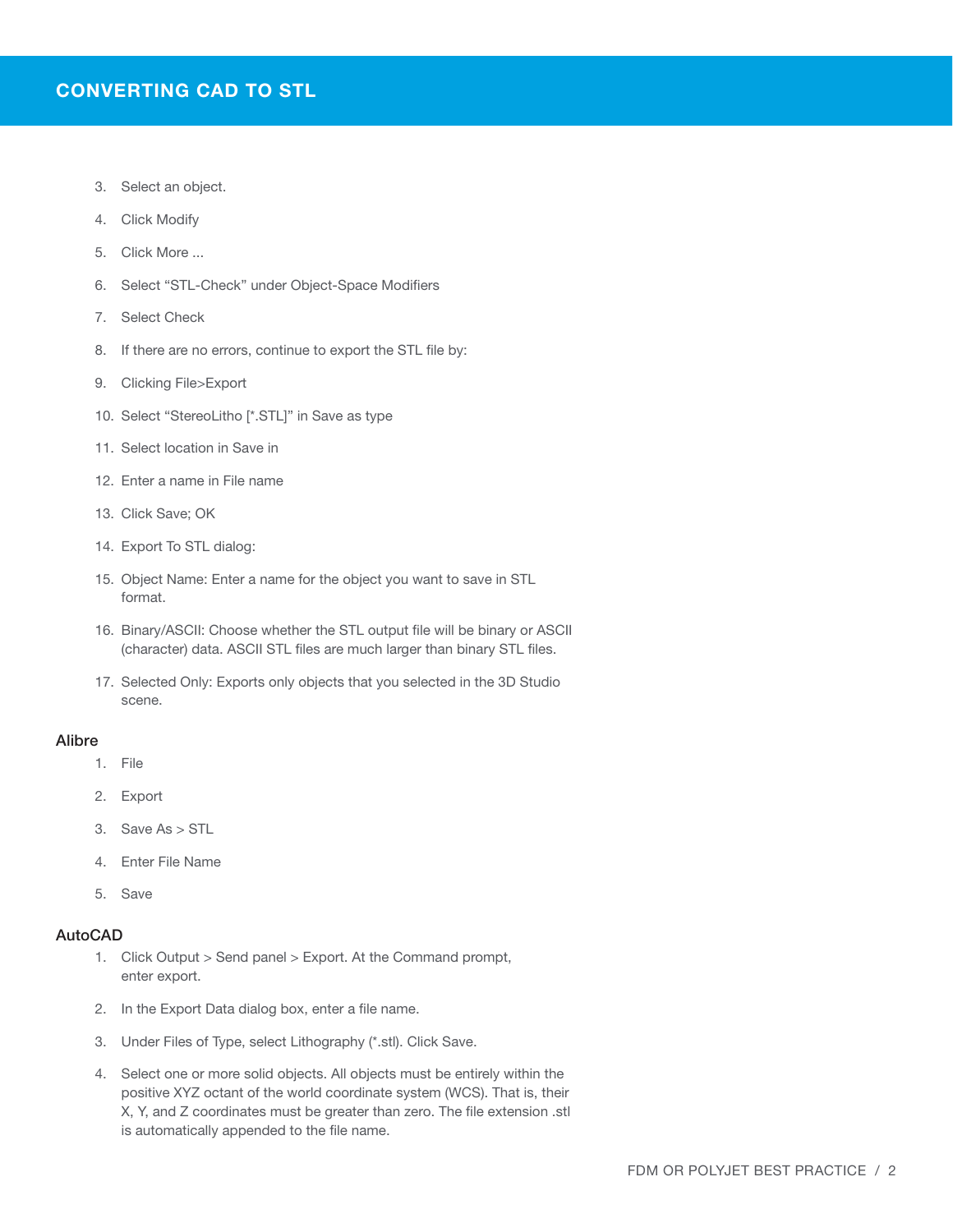#### AutoDesk Inventor

- 1. Save Copy As
- 2. Select STL
- 3. Choose Options > Set to High
- 4. Enter Filename
- 5. Save

#### **CADKEY**

- 1. File>Export>STL
- 2. Type a file name and select OK
- 3. Change format to binary
- 4. Use default facet tolerance
- 5. Additional export tolerance options are in the Solids99 Configuration window accessed from the Tolerance section of Configuration.

#### DataCAD

- 1. In the File pull-down menu, select Export STL file.
- 2. Click Save

#### Deskartes-3D Data Expert

- 1. Transfer the data into 3Data Expert through IGES file
- 2. Give command Solid/Triangulate in 3Data Expert
- 3. A watertight STL file is generated
- 4. Surface accuracy control during the process is easy
- 5. To check for a good STL file:
- 6. Orient surface normals and check for errors with Solid/Repair command

#### Google Sketchup

- 1. Download Sketchup to DXF or STL plugin.
- 2. To use the plugin, download the file below (skp\_to\_dxf.rb) to the Sketchup plugins folder on your computer. [VERSION] stands for the Sketchup version number (6, 7 or 8).
- 3. On a Windows PC: If you've installed Sketchup on the C: drive, this folder will be at C:\program files\google\google sketchup [VERSION]\ plugins.
- 4. On Mac OSX: The sketchup plugins folder is /Library/Application Support/Google SketchUp [VERSION]/SketchUp/Plugins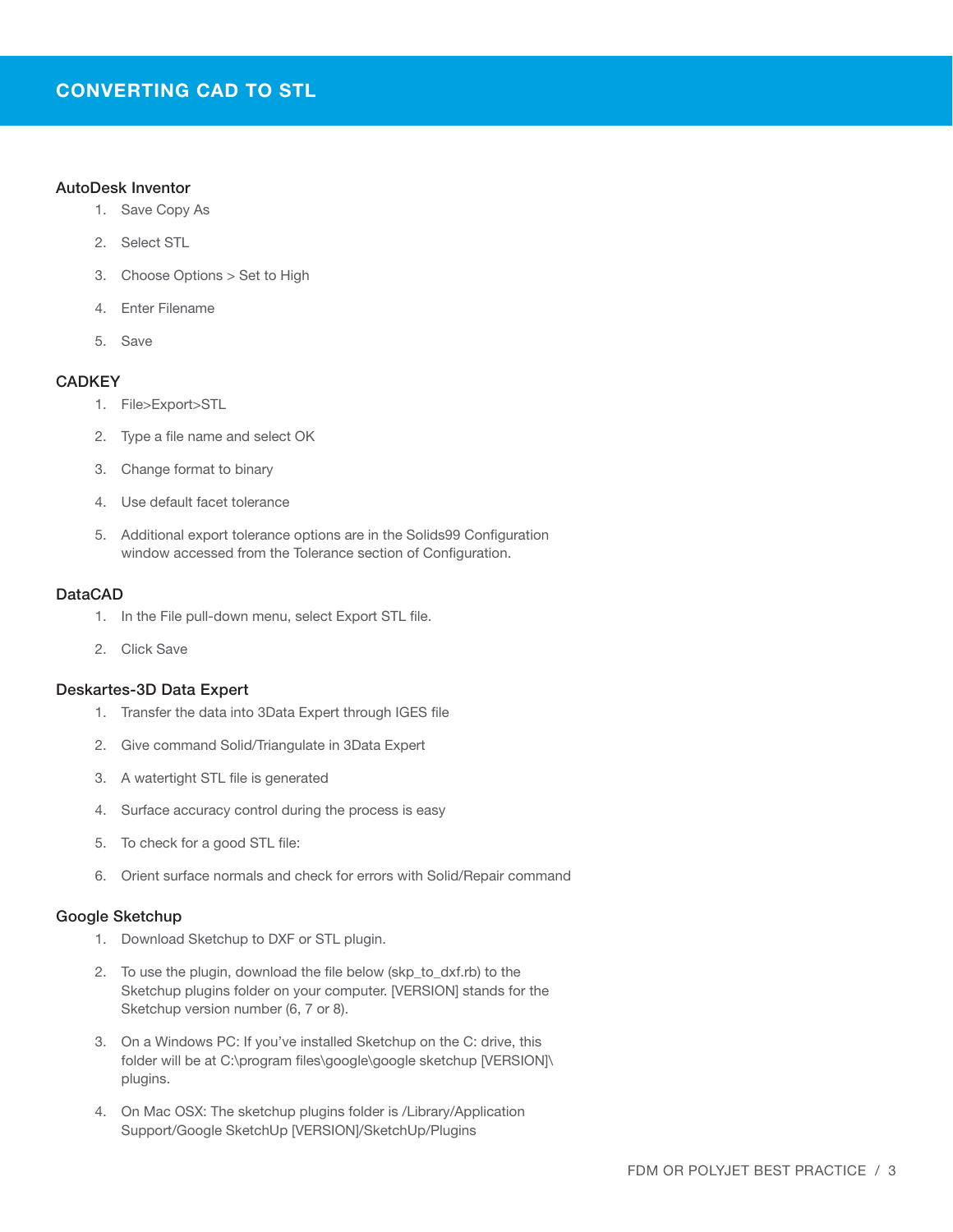5. After copying this file, start Sketchup. You should now have an extra menu option (Export to DXF or STL) in the Sketchup Tools menu.

#### **IronCAD**

- 1. Select Part Properties, then Rendering
- 2. Set facet surface smoothing to 150
- 3. Select File, then Export
- 4. Select .STL

#### Mechanical Desktop

- 1. Use the AMSTLOUT command to export your STL file.
- 2. The following command line options affect the quality of the STL and should be adjusted to produce an acceptable file:
	- Angular Tolerance: This command limits the angle between the normals of adjacent triangles. The default setting is 15 degrees. Reducing the angle will increase the resolution of the STL file.
	- Aspect Ratio: This setting controls the height/width ratio of the facets. A setting of 1 would mean the height of a facet is no greater than its width. The default setting is 0, ignored.
	- Surface Tolerance: This setting controls the greatest distance between the edge of a facet and the actual geometry. A setting of 0.0000 causes this option to be ignored.
	- Vertex Spacing: This option controls the length of the edge of a facet. The default setting is 0.0000, ignored.

#### Pro E

- 1. File > Export > Model (or File > Save a Copy)
- 2. Set type to STL
- 3. Set chord height to 0. The field will be replaced by minimum acceptable value.
- 4. Set Angle Control to 1
- 5. Choose File Name
- 6. OK

#### Pro E Wildfire

- 1. File > Save a Copy > Model
- 2. Change type to STL (\*.stl)
- 3. Set Chord Height to 0. The field will be replaced by minimum acceptable value.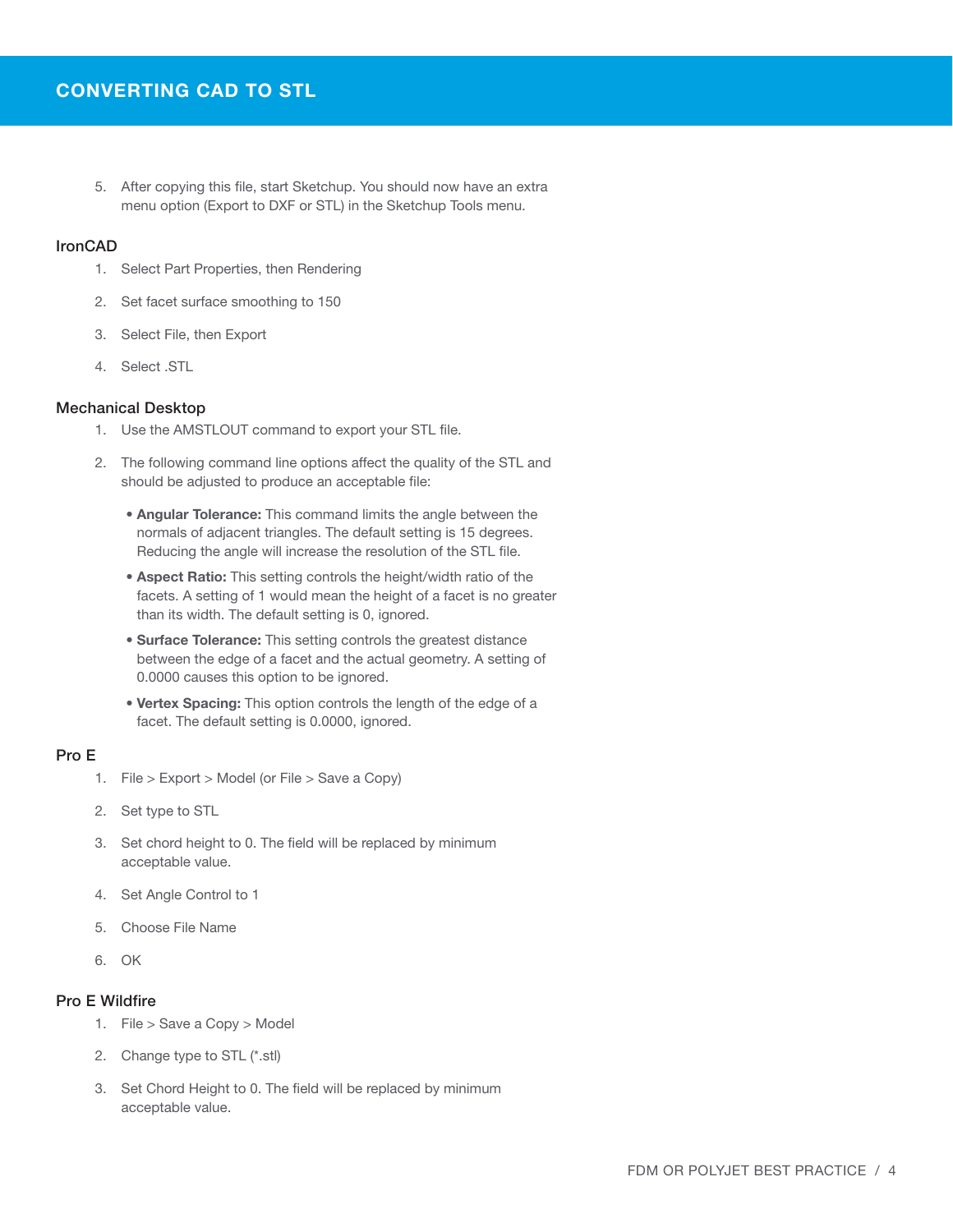- 4. Set Angle Control to 1
- 5. OK

#### Revit

Revit doesn't allow direct export to STL files. First save in dwg file and open in AutoCAD to create STL files.

- 1. Go to 3D view
- 2. Go to File menu , select Export CAD format
- 3. A dialog box opens
- 4. Select Option
- 5. Scroll down the dropdown menu (3D view only) and select 3D polymesh
- 6. Select "AutoCAD 2004 DWG" in Save as type
- 7. Next, open the saved file AUTO CAD
- 8. Enter "Explode" on the command menu
- 9. Select the object and press Enter
- 10. All the objects are converted into 3D solid
- 11. Select a single solid for STL output (must be one solid to export to STL)
- 12. Enter "stlout" or "export" on the command menu
- 13. Select objects: Use an object selection method and press Enter when you finish
- 14. Create a binary STL file? [Yes/No]: Enter y

#### RhinO

- 1. Open the model design in Rhino.
- 2. From the File menu, select Save As. The Save dialog box opens.
- 3. In the File name box, enter a name for the new STL file.
- 4. In the Save as type box, select Stereolithography [\*.stl].
- 5. Click Save.
- 6. In the STL Mesh Export Options dialog box (Simple Controls), set the STL tolerance – the maximum distance allowed between the surface of the design and the polygon mesh of the STL file.
- 7. In the Polygon Mesh Detailed Options dialog box, set the STL tolerance in the field labeled Maximum distance, edge to surface, as shown in the figure (please refer to the STL help in Rhino for setting definitions)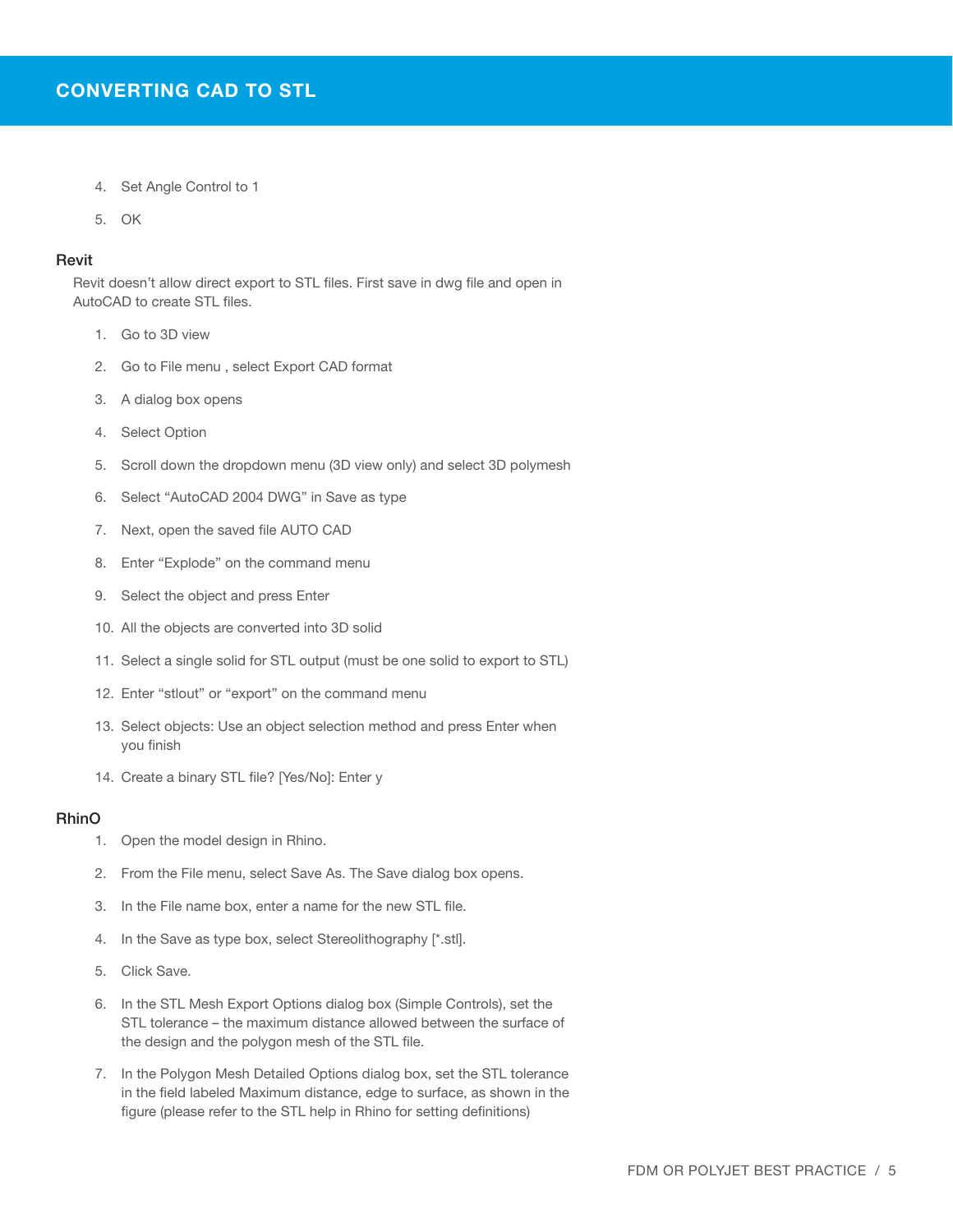- 8. Click OK.
- 9. In the STL Export Options dialog box, set the file type as Binary and click OK.

NOTE: In order to build on additive manufacturing technologies, STL files must contain completely closed (watertight) polygon mesh objects. Refer to Rhino's STL help for more information.

#### SolidEdge

- 1. File > Save As
- 2. Set Save As Type to STL
- 3. Options
- 4. Set Conversion Tolerance to 0.001in or 0.0254mm
- 5. Set Surface Plane Angle to 45.00
- 6. Save

#### **SolidWorks**

- 1. File > Save As
- 2. Set Save As Type to STL
- 3. Options > Resolution > Fine > OK
- 4. Save

#### Think3

- 1. File>Save As
- 2. Set Save As Type to STL
- 3. Save

#### UGS NX 6

- 1. File > Export > STL
- 2. Set Output type to Binary
- 3. Set Triangle Tolerance to 0.001
- 4. Set Adjacency Tolerance to 0.001
- 5. Set Auto Normal Gen to On
- 6. Set Normal Display to Off
- 7. Set Triangle Display to Off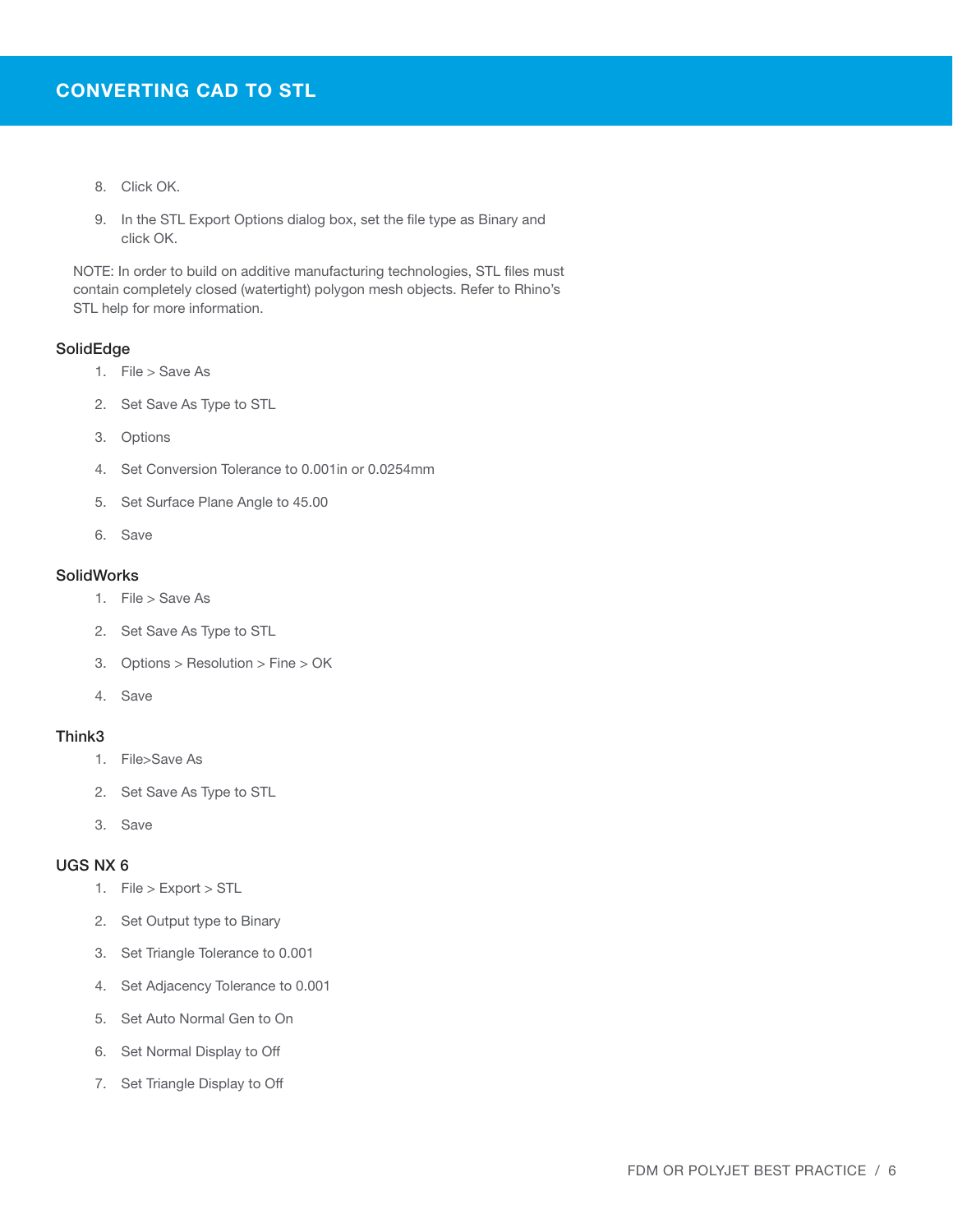### CONVERTING CAD TO STL

#### Unigraphics

- 1. File>Export>Rapid Prototyping
- 2. Set output type to binary
- 3. Set triangle tolerance to 0.0025
- 4. Set adjacency tolerance to 0.12
- 5. Set auto normal gen to on
- 6. Set normal display to off
- 7. Set triangle display to on